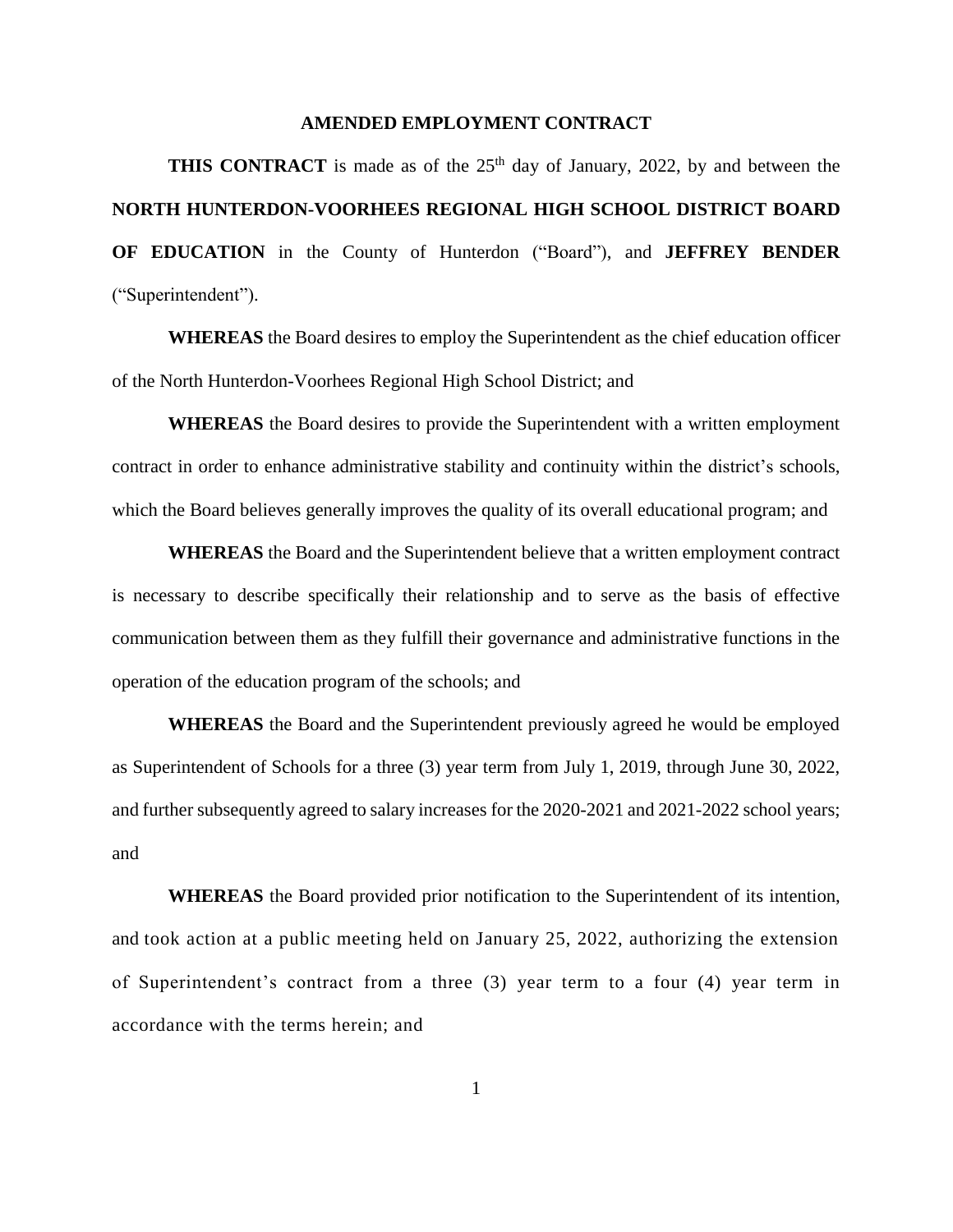**WHEREAS** the Interim Executive County Superintendent of Schools provided written approval for this Agreement; and

**NOW, THEREFORE**, in consideration of the following mutual promises and obligations, the parties agree as follows:

# **ARTICLE I EMPLOYMENT**

The Board and Superintendent previously agreed he would be employed as Superintendent of Schools for a three (3) year term from July 1, 2019, through June 30, 2022, and further subsequently agreed to salary increases for the 2020-2021 and 2021-2022 school years. The Board hereby agrees to extend the Superintendent's contract for an additional year covering the period from July 1, 2022, to June 30, 2023, so that his amended contract will run for a four (4) year term, from July 1, 2019, through June 30, 2023.

## **ARTICLE II CERTIFICATION**

The parties acknowledge that the Superintendent possesses a standard administrative certificate and school administrator endorsement from the New Jersey Department of Education, which certificate and endorsement are required in order for him to serve as Superintendent. If, at any time during the term of this Contract, the Superintendent's certification(s) is revoked, this Contract shall be null and void as of the date of the revocation. The Superintendent will provide official course transcripts for all earned postsecondary degrees to the Board of Education.

## **ARTICLE III DUTIES**

In consideration of the employment, salary and fringe benefits established hereby, the Superintendent hereby agrees to the following: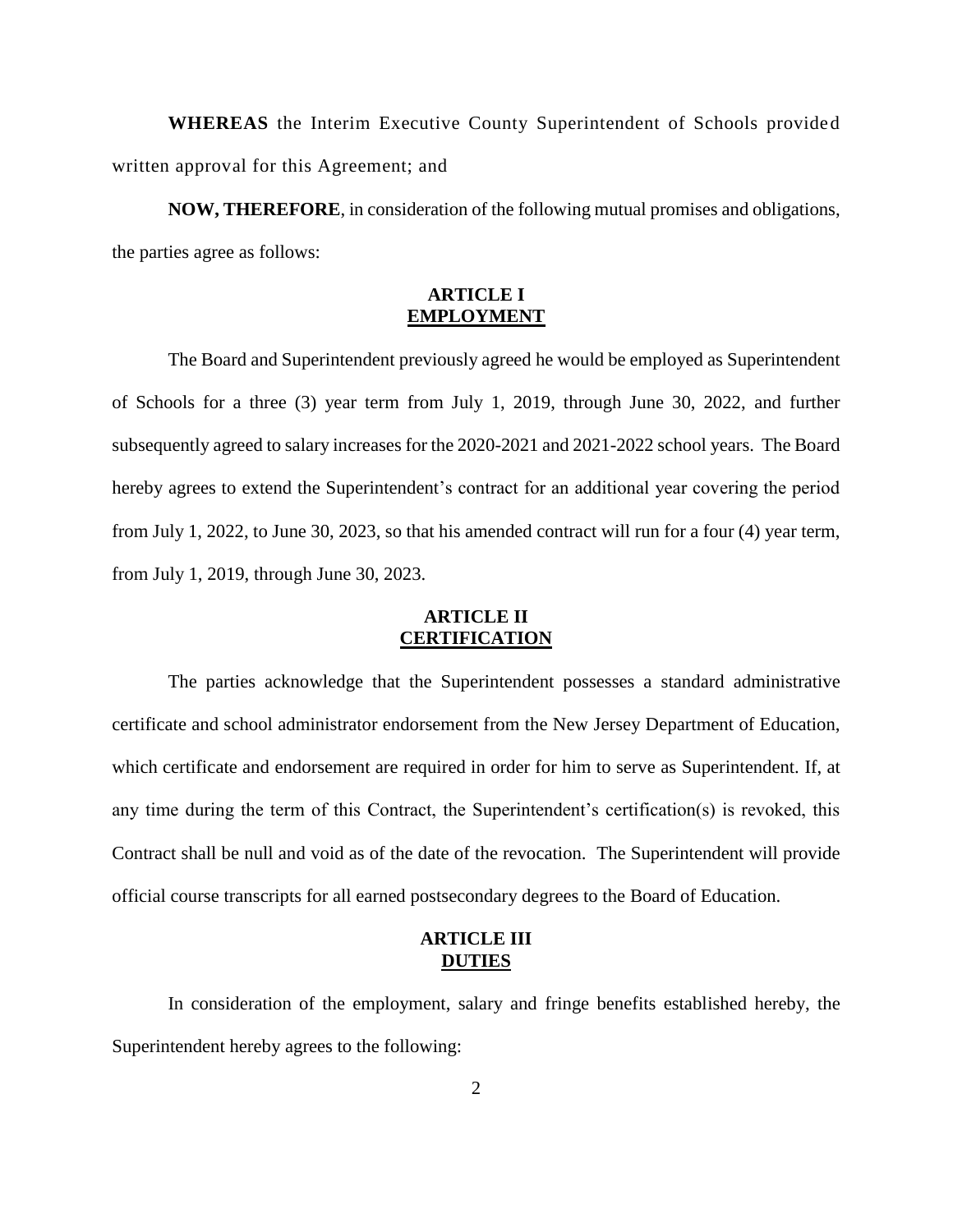A. To perform faithfully the duties of Superintendent of Schools for the Board and to serve as the chief school administrator in accordance with the laws of the State of New Jersey, rules and regulations adopted by the State Board of Education, existing Board policies and those which are adopted by the Board in the future. The job description adopted by the Board, applicable to the position of Superintendent of Schools, is incorporated by reference into this Contract.

B. To devote the Superintendent's full time, skills, labor, and attention to this employment during the term of this Contract. The Superintendent agrees not to undertake consultative work, speaking engagements, writing, lecturing, or other professional duties for compensation without written permission of the Board. Should the Superintendent choose to engage in such outside activities on weekends, on his vacation time, or at other times when he is not required to be present in the district, he shall retain any honoraria paid. The Superintendent shall notify the Board President in the event he is going to be away from the district on district business for two (2) or more days in any week. Any time away from the district that is not for district business must be arranged in accordance with provisions in this Contract governing time off. The Board recognizes that the demands of the Superintendent's position require him to work long and irregular hours, and occasionally may require that he attend to district business outside of the district.

C. To assume the responsibilities for the selection, renewal, placement, removal, and transfer of personnel, subject to the approval of the Board and subject to applicable Board policies and directives.

D. To non-renew personnel pursuant to *N.J.S.A.* 18A:27-4.1, and to provide to any employee a written statement of reasons for non-renewal upon proper request.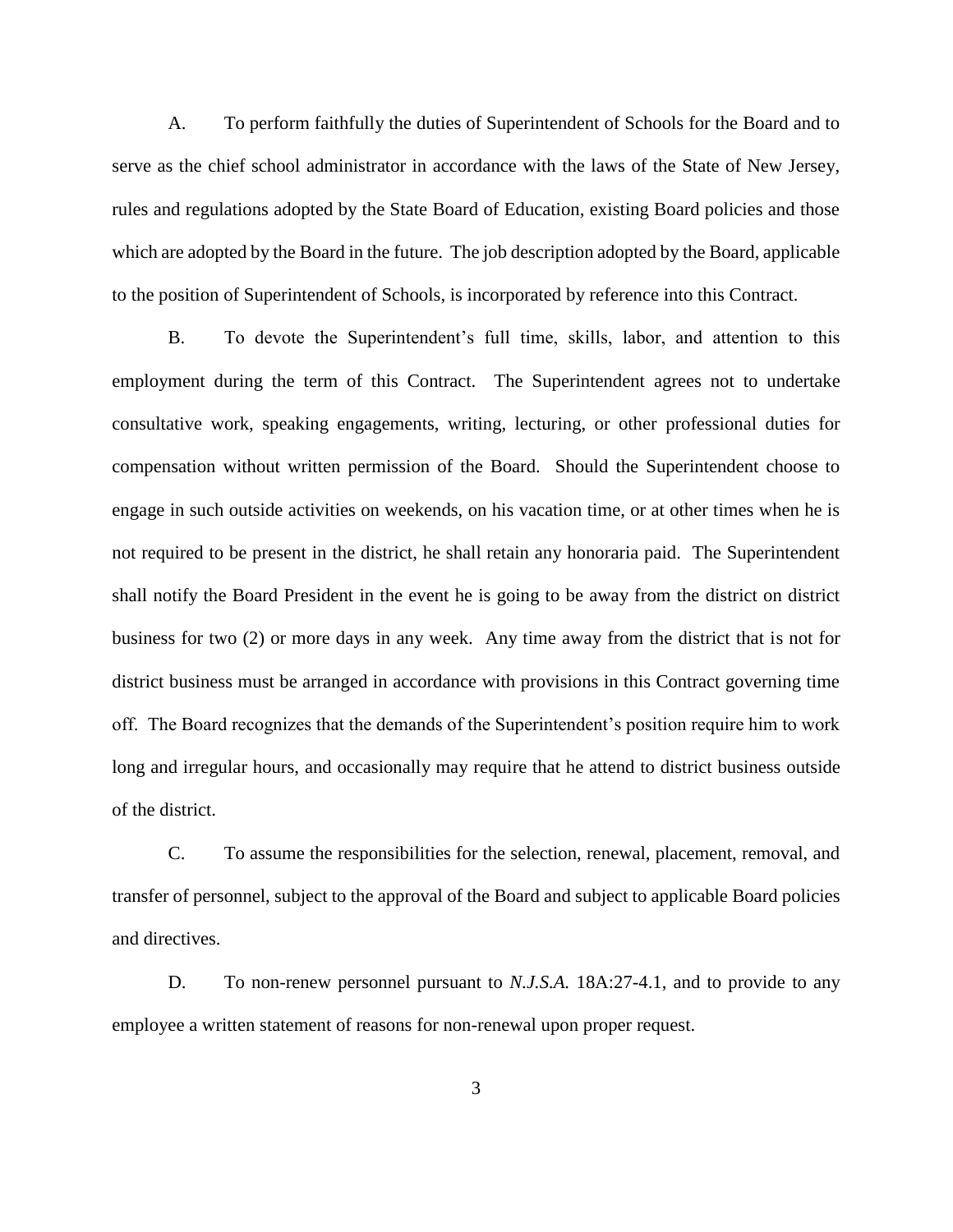E. To study and make recommendations with respect to all criticisms and complaints which the Board, either by committee or collectively, shall refer to him; and to contact the Board's attorney for legal assistance as the need arises in carrying out his duties.

F. To assume responsibility for the administration of the affairs of the school district, including but not limited to programs, personnel, fiscal operations, and instructional programs. All duties and responsibilities therein will be performed and discharged by the Superintendent or by staff at the Superintendent's direction.

G. To have a seat on the Board and have the right to speak (but not vote) on all issues before the Board in accordance with applicable law. The Superintendent shall attend all regular and special meetings of the Board, (except where a *Rice* notice has been served upon the Superintendent notifying him that his employment will be discussed in closed session, and the Superintendent has not requested that the meeting be conducted in public, or where the Superintendent has a conflict of interest), and shall serve as advisor to the Board on all matters affecting the school district.

H. To suggest, from time to time, regulations, rules, policies, and procedures deemed necessary for compliance with law and/or for the well being of the school district.

I. To perform all duties incident to the Office of the Superintendent and such other duties as may be prescribed by the Board from time to time. The Board shall not substantially increase the duties of the Superintendent by assigning him the duties or responsibilities of another position unless the parties agree upon additional compensation commensurate with such assignment and the additional compensation is reflected in an addendum to this contract and such addendum has been approved by the Executive County Superintendent. The Superintendent shall,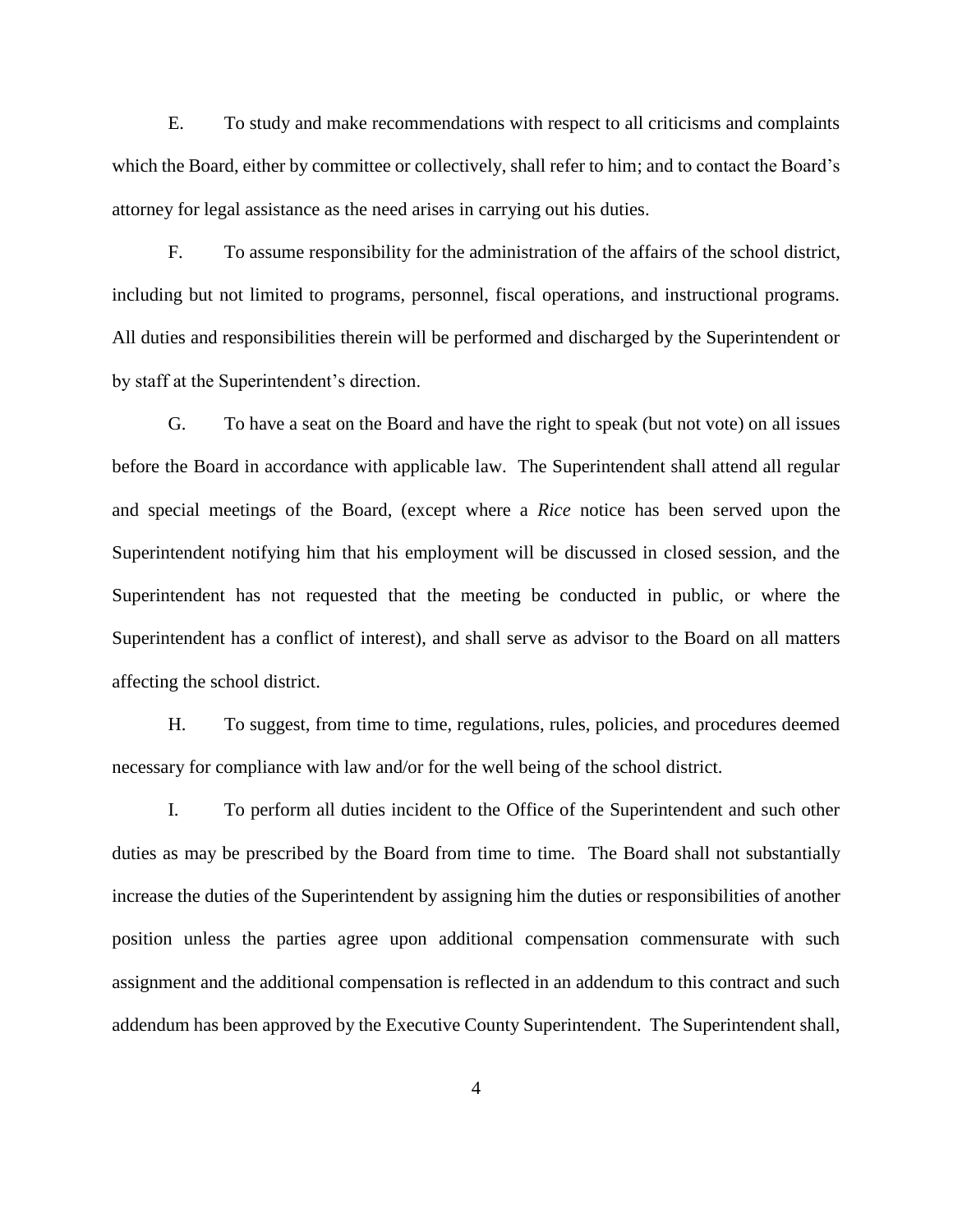at all times, adhere to all applicable federal and state statutes, rules, regulations, and executive orders, as well as district policies and regulations.

### **ARTICLE IV SALARY AND BENEFITS**

A. Any adjustment in salary made during the life of this Employment Contract shall be in the form of an amendment and shall become part of this Employment Contract, but it shall not be deemed that the Board and the Superintendent have entered into a new employment contract.

1. Salary. The Board shall provide the following salary as part of the Superintendent's compensation:

a. The Board and the Superintendent previously agreed he would receive an annual salary of one hundred seventy-eight thousand one hundred eighty-three dollars (\$178,183.00) for the 2019-20 school year, and one hundred eighty-three thousand five hundred twenty-eight dollars (\$183,528.00) for the 2020-2021 school year. The Board and Superintendent further agree Superintendent be paid an annual salary of one hundred eighty-nine thousand thirty-three dollars and eighty-four cents (\$189,033.84) for the 2021-2022 school year, in semi-monthly installments, in accordance with the Board's payroll policies and procedures, which salary represents a three (3%) increase over the Superintendent's previous salary, and such increase shall be retroactive to July 1, 2021. This annual salary rate shall be paid to the Superintendent in accordance with the schedule of salary payments in effect for other certified employees.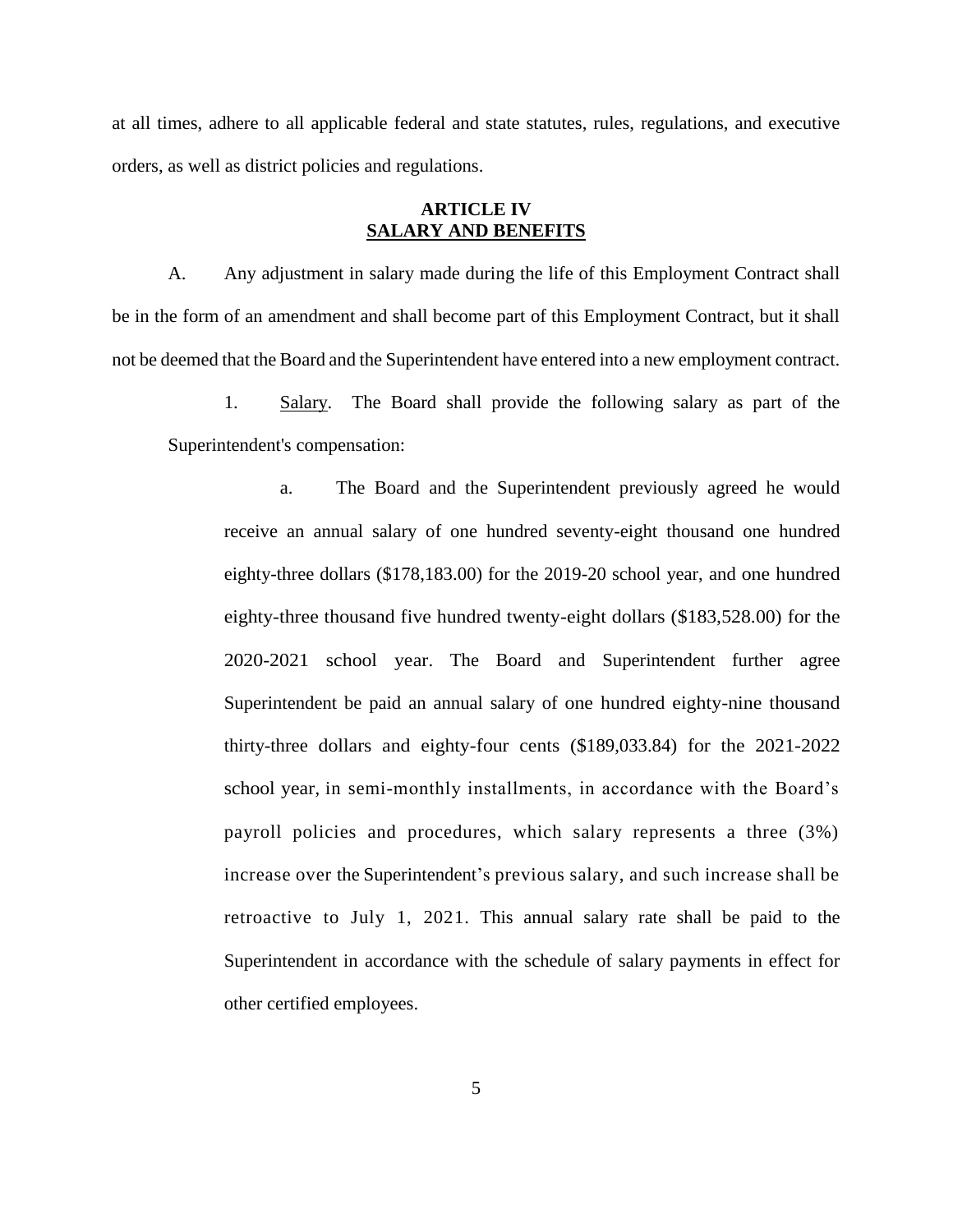b. Effective July l, 2022, the Superintendent's salary for the remainder of the term of this Contract shall be negotiated between the Board and the Superintendent and approved by the Interim Executive County Superintendent, but shall not be less than the salary paid to him in the previous year. The Board agrees to review the Superintendent's salary before the conclusion of the 2021-2022 school year. The parties agree that future salary determinations by the Board will be based on merit and the performance evaluation described in Article V below, and will be subject to the approval of the Interim County Executive County Superintendent.

#### 2. Merit Bonuses.

For each year of the term of this Contract, the Superintendent may receive a merit bonus in addition to his annual base salary. The merit bonus will be based upon his achievement of qualitative and/or quantitative merit criteria. No later than September 1 of each relevant year, the Board and Superintendent shall meet and select up to three (3) quantitative and/or two (2) qualitative merit criteria and identify the data that will form the basis of measuring the achievement of the merit criteria, which shall be submitted to the Interim Executive County Superintendent no later than September 30 of each year of the contract for approval. Upon the Interim Executive County Superintendent's approval of the merit criteria, the criteria shall be reflected in an addendum to this Contract. In the event the Interim Executive County Superintendent disapproves any criterion, the parties shall agree on a new one and resubmit it for approval. The Superintendent shall receive a merit bonus in amount up to 3.33% of his annual base salary for each quantitative merit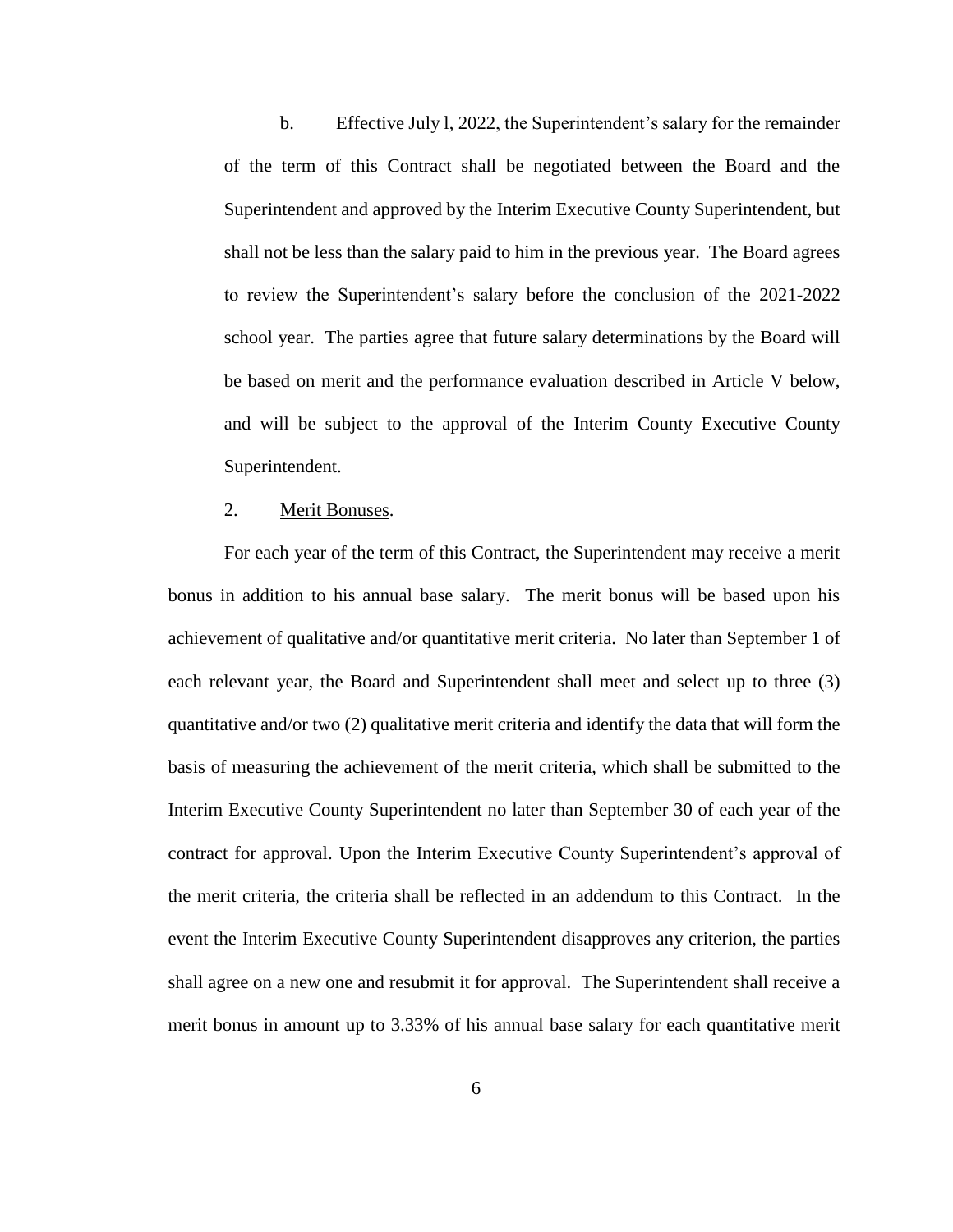criterion achieved and up to 2.5% of his annual base salary for each qualitative merit criterion achieved. The maximum annual merit bonus the Superintendent may receive is 14.99% of his annual base salary.

Following the conclusion of each school year, the Board shall submit a resolution to the Interim Executive County Superintendent certifying the merit criteria that have been satisfied and shall await confirmation of the satisfaction of each criterion from the Interim Executive County Superintendent. The Board shall pay the merit bonus, if any, within thirty (30) days of the Interim Executive County Superintendent's confirmation that the merit criteria have been satisfied. This provision shall survive the expiration and/or termination of this Contract.

3. Salary upon Extension of Contract. Notwithstanding the foregoing, no salary increase of any kind will take effect on midnight July 1, 2023 (after the final day of this Contract) unless the parties have agreed to a contract extension and that extension has been approved by the Interim County Executive County Superintendent. The terms of the extension will govern all increases to take effect July 1, 2023 and thereafter. Any renewal, extension, or modification of this Contract shall comply with the notice provisions of L.2007, c. 53, the School District Accountability Act and N.J.A.C. 6A:23A-3.1, *et seq*.

4. No Reduction in Salary/Compensation. During the term of this Employment Contract, including any extension hereof, the Superintendent shall not be reduced in compensation and/or benefits except as otherwise provided by law.

#### B. Sick Leave.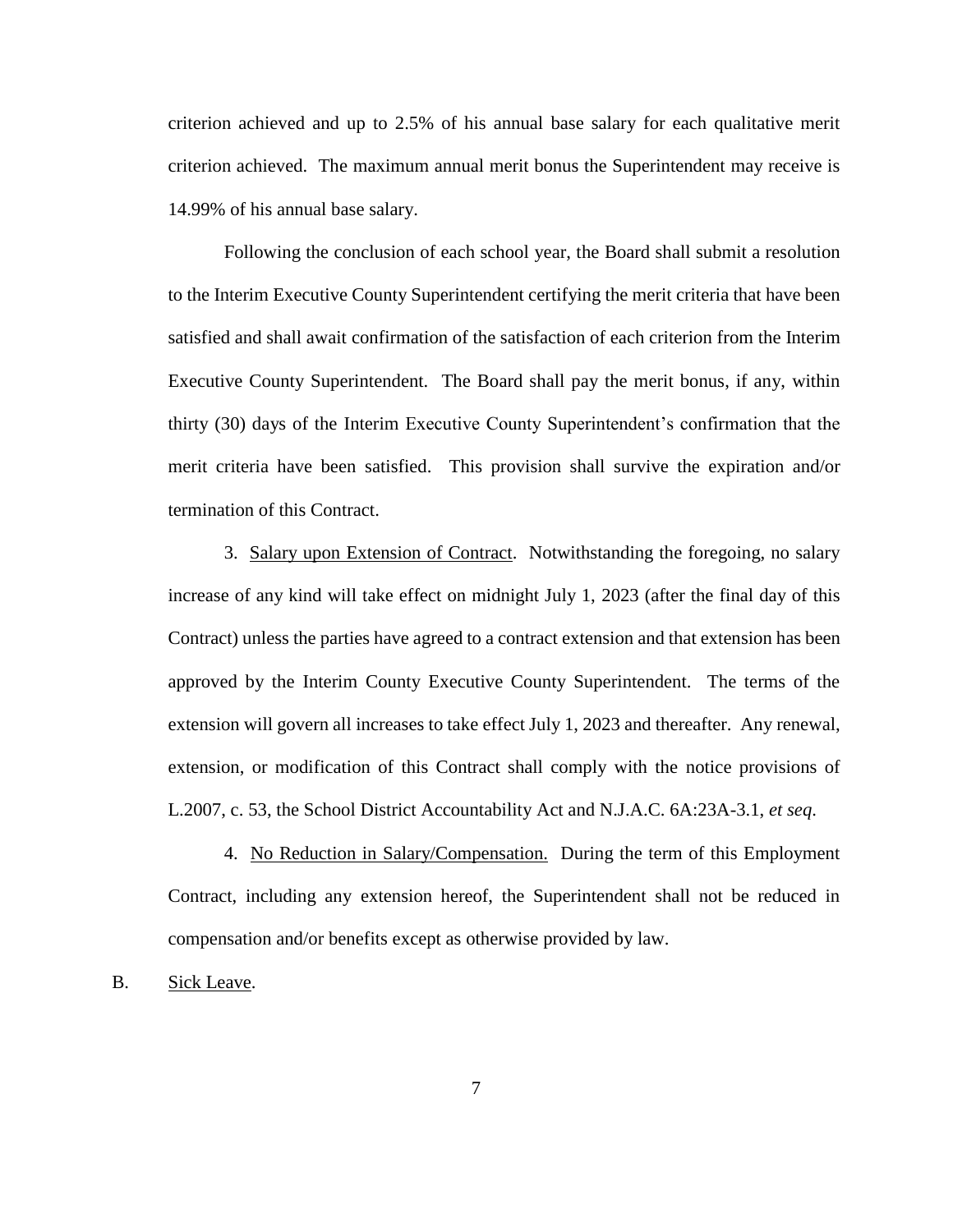1. The Superintendent shall be entitled to 12 days of paid sick leave annually. All unused sick leave days shall be cumulative in accordance with the provisions of Title 18A. Upon retirement with a minimum 12 years continuous service in the district, unused sick days, other than unused sick leave bank days, will be reimbursed at the rate per day of 1/260 times the annual salary in effect in the year in which each such day has been accumulated. Reimbursement for sick days shall be consistent with the law in effect at the time this Contract is signed. Such payment shall not exceed \$15,000.00, shall be payable only at the time of retirement from a state or locally administered retirement system, and shall be based on accrued but unused sick leave credited on the date of retirement. Accumulated unused sick leave compensation shall not be paid to the Superintendent's estate or beneficiaries in the event of death prior to retirement.

2. Sick Leave Bank: The parties acknowledge that, upon commencement of his employment, the Board provided the Superintendent with a sick leave bank of twenty (20) sick days, available for the Superintendent's use in the event he exhausts his earned sick leave days. The parties further acknowledge that those 20 sick days in the sick leave bank shall not be available for compensation upon the Superintendent's retirement.

C. Professional Membership and Professional Development. The Superintendent shall be entitled to membership, at the Board's expense, for professional dues in the following professional associations: NJASA, AASA, the Hunterdon County Association of School Administrators, and/or other organizations deemed important by the Superintendent and the Board. Such payment shall comply with all applicable provisions of state and federal statutory and regulatory provisions and guidance, and with Board policy. The Superintendent shall be entitled to attend the annual NJSBA Workshop and NJASA Spring Conference, and he may attend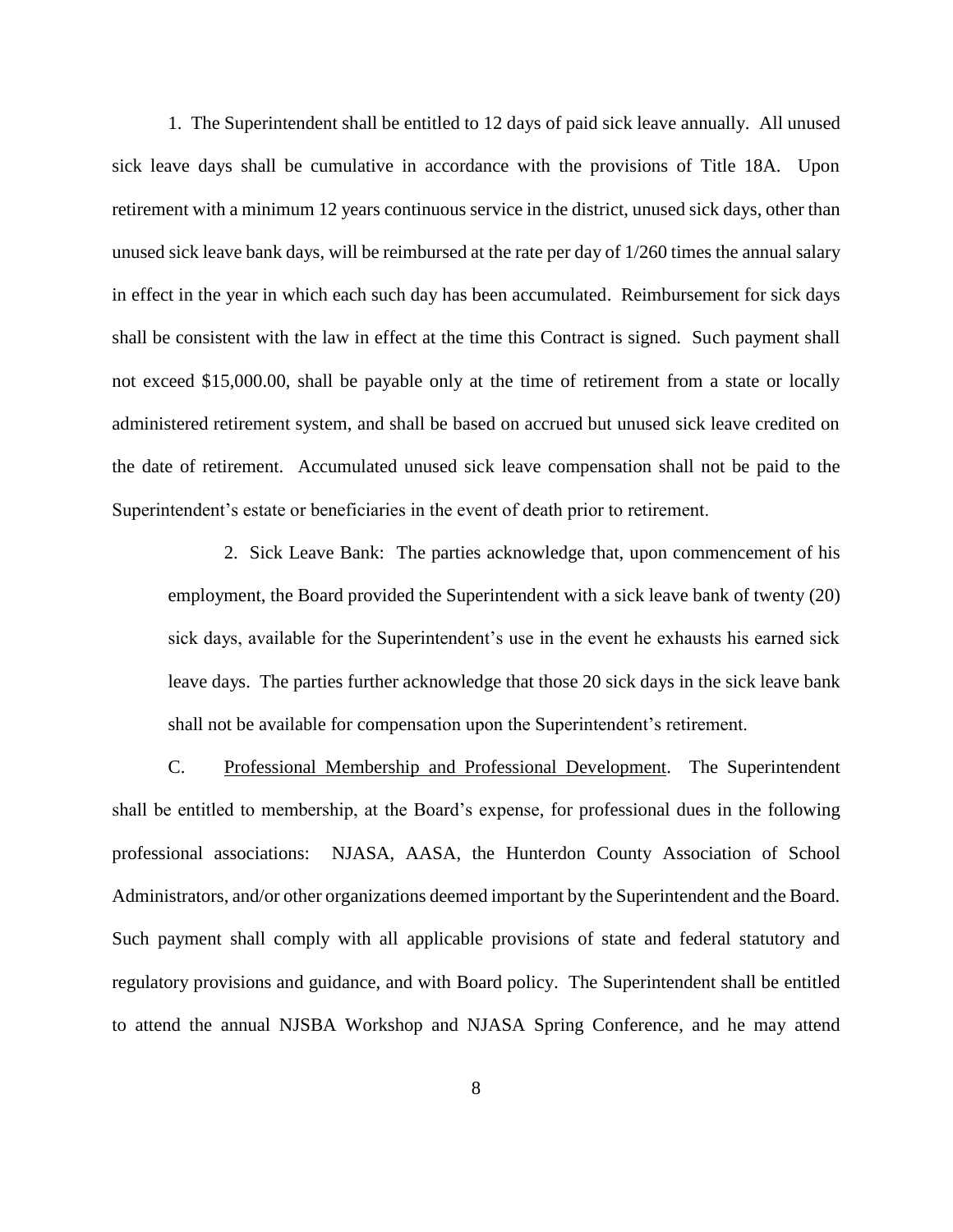additional state or national conferences if approved by the Board. Reimbursement or payment for such expenses shall be made in accordance with all applicable provisions of state and federal statutory and regulatory provisions and guidance, and in accordance with board policy.

D. Subscriptions. The Superintendent may subscribe to appropriate educational and/or professional publications within the limit set in the annual budget.

### E. Health Benefits:

1. The Board shall provide the Superintendent with individual or family health benefits coverage, at his option. Pursuant to applicable law and regulation, the employee shall contribute an amount toward payment of premiums. The Superintendent shall contribute toward the premium costs an amount calculated in the same manner as the contribution amounts required of all other unaffiliated staff employed by the Board. The premium shall be paid by the Superintendent through payroll deduction. An IRS Code Section 125 account shall be made available for such contributions. The Board also agrees to offer a flexible spending account under Section 125 of the IRS Code, to which the maximum contribution shall be four hundred dollars (\$400.00) per year.

2. If the Board's combined medical and prescription drug plan's premiums exceed the threshold of the Patient Protection and Affordable Care Act's Cadillac Tax (if and as implemented) and such tax is therefore incurred by the Board, the dollar value of such tax incurred by the board and attributable to the Superintendent's benefits will be deducted from the Superintendent's salary for the entire time in which such tax is incurred; and the Superintendent hereby authorizes such deduction from his pay.

#### F. Vacation Leave: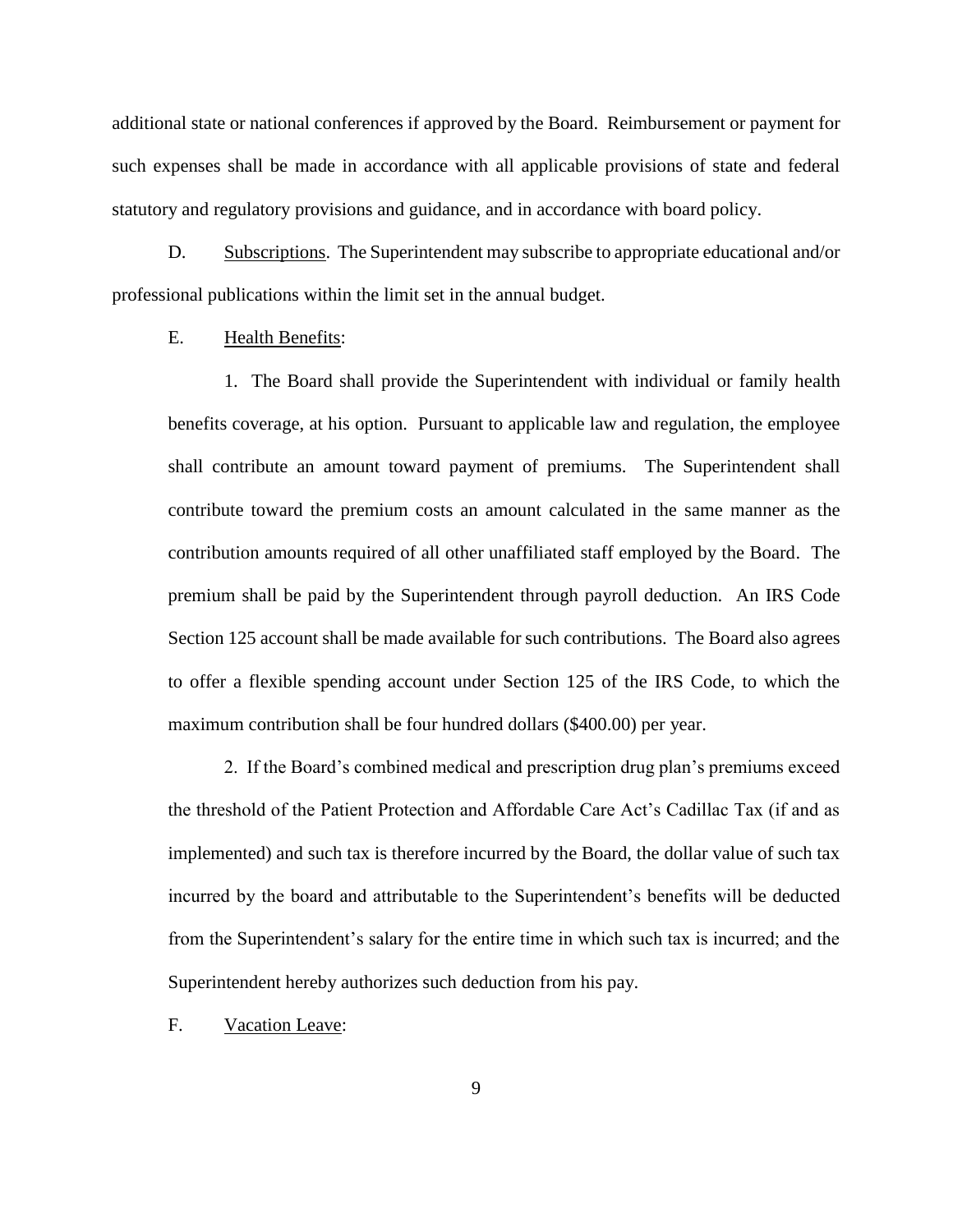1. The Superintendent shall be entitled to an annual vacation of 22 work days per year. All of the vacation days shall be available for the Superintendent's use on July 1<sup>st</sup> of each year of the Contract.

2. The Superintendent shall take vacation time after giving the Board President reasonable notice, and during the school year he shall take vacation time only with prior approval of the Board President. Not more than fifteen (15) days per year shall be taken when school is in session. The remaining days shall be taken when school is not in session, such as during the summer, winter recess, or spring recess. Should the Superintendent use unearned vacation days and then leave the employ of the Board prior to earning those days, he shall reimburse the Board through a payroll deduction of the value of the days so utilized.

3. The Board encourages the Superintendent to take his full vacation allotment each year; however, up to ten (10) vacation daysmay be carried over by the Superintendent from year to year. All days carried over must be used in the next year, or those days not taken will be forfeited.

4. Upon separation from employment, the Superintendent shall be paid for any earned but unused vacation time, up to ten (10) days, at the Superintendent's daily rate of pay at the rate in effect in the year in which the time is accumulated, based upon a 260-day work year. In the event that this Contract is terminated prior to its expiration, unused vacation time accumulated during the then-current year shall be calculated on a pro-rated basis of 1.83 days accrued per month. The Board shall make any such payment within thirty (30) days following the Superintendent's last day of employment. However, at the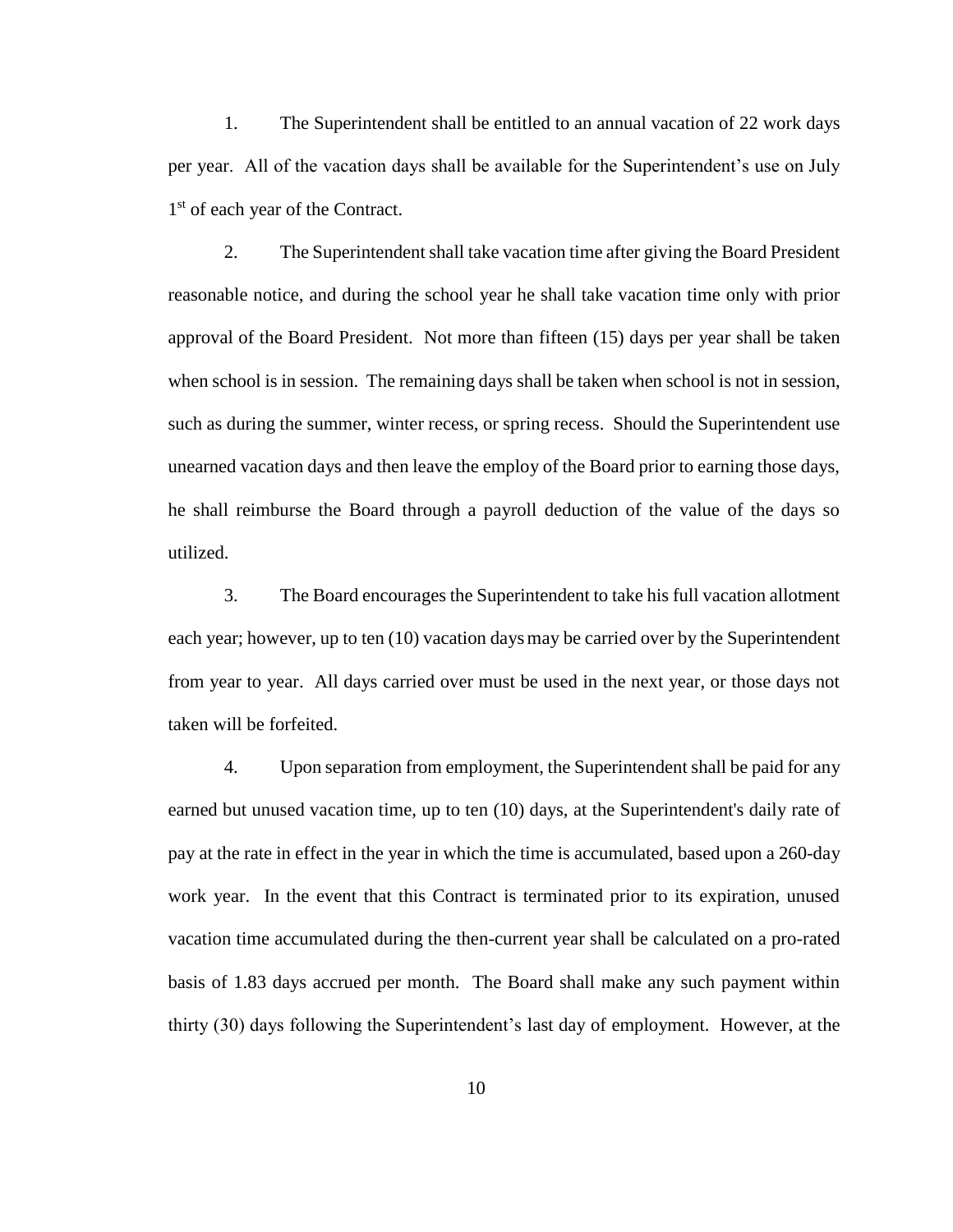Board's discretion, should termination or non-renewal occur, the Board reserves the right to require the Superintendent to use his full vacation entitlement. In the event of the Superintendent's death, payment for his unused accumulated vacation days shall be made to his estate.

G. Holidays. The Superintendent shall be entitled to the paid holidays listed herein, provided that the Board shall have the right in its sole discretion to establish the school calendar, designate paid holidays for all staff including the Superintendent, and cancel any holiday, except as otherwise provided by law: Independence Day; Labor Day, Teachers Convention (2 days), Thanksgiving (2 days), Martin Luther King Day, Presidents Day, Memorial Day.

H. Personal Leave. The Superintendent shall be entitled to three (3) personal days per year, with full pay, to attend to personal business during the work day. Personal days may be taken during the school year with prior approval of the Board President. As much advance notice as possible of the request to take personal time will be given. Personal days shall be non-cumulative and non-reimbursable.

I. Bereavement Leave. The Superintendent shall be entitled to five (5) days of leave per incident, without loss of pay, due to the death of his spouse, child, son-in-law, daughter-inlaw, parent, father-in-law, mother-in-law, brother, sister, brother-in-law, sister-in-law, grandparent, or other member of the immediate household.

J. Documentation of Leave. The Superintendent shall be responsible for following established Board policies and procedures for documenting sick leave, vacation, personal and bereavement leave. The Board President and the Superintendent shall periodically review records of leave taken by the Superintendent to verify their accuracy.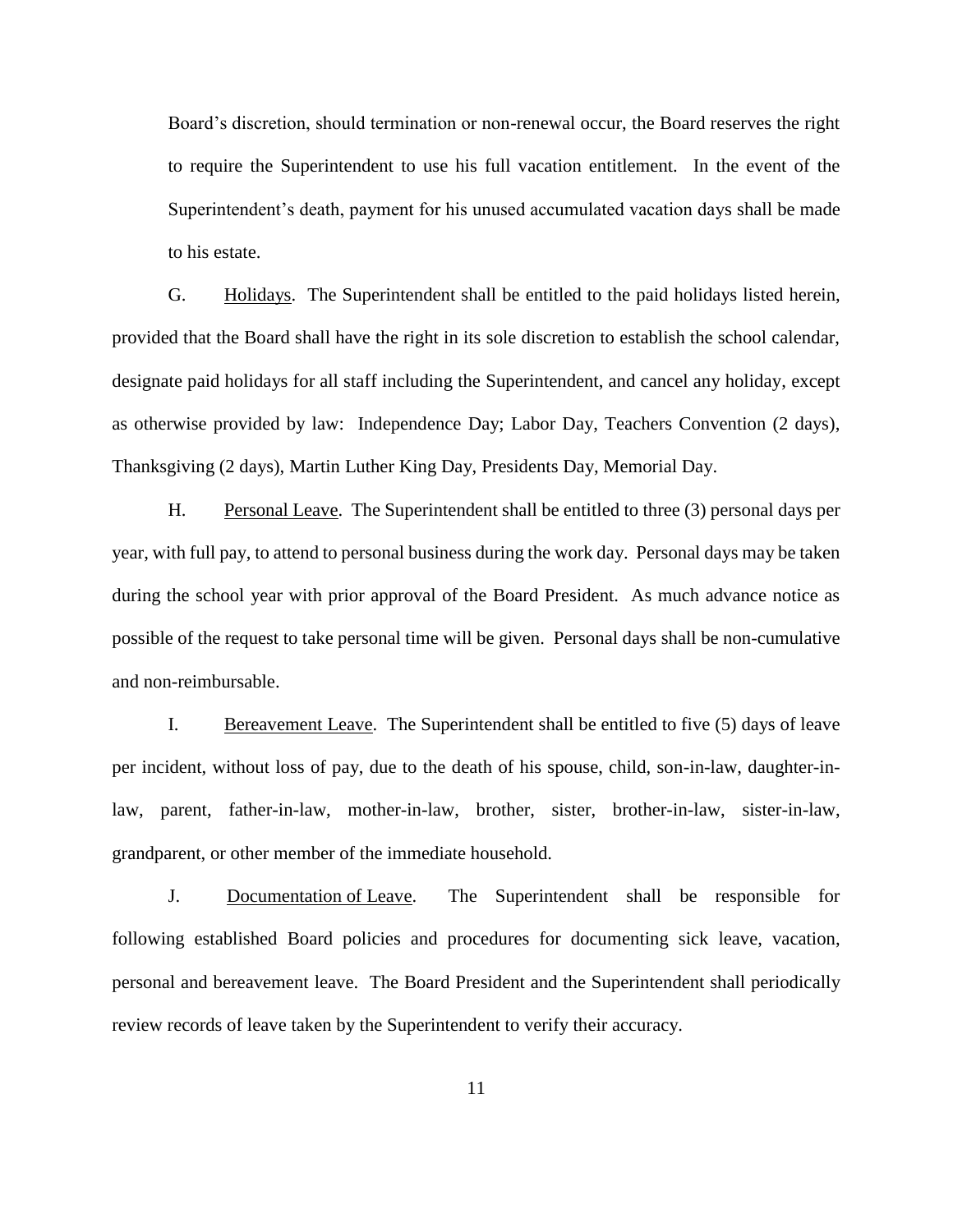K. Transportation. In lieu of reimbursement for mileage for use of his personal vehicle for Board business, the Board shall pay a monthly stipend in the gross amount of one hundred dollars (\$100.00) to cover the cost of use of his personal vehicle.

L. Professional Liability. The Board agrees that it shall defend, hold harmless, and indemnify the Superintendent from any and all demands, claims, suits, actions, and legal proceedings brought against the Superintendent in his individual capacity or in his official capacity as agent and/or employee of the Board, provided the incident, which is the subject of any such demand, claim, suit, action or legal proceeding, arose while the Superintendent was acting within the scope of his employment.

M. Electronic Devices. The Board shall provide the Superintendent with a cell phone and with a ChromeBook or similar device for school district business use in accordance with Board policies and procedures with respect to such devices.

## **ARTICLE V ANNUAL EVALUATION**

A. The Board shall evaluate the performance of the Superintendent at least once a year in accordance with statutes, regulations and Board policy relating to Superintendent evaluation. Each annual evaluation shall be in writing and shall represent the views of a majority of the Board. Prior to its placement in his personnel file, a copy of the evaluation shall be provided to the Superintendent, and the Superintendent and the Board shall meet to discuss the findings. The evaluation shall be based upon the criteria adopted by the Board, the goals and objectives of the district, which shall include encouragement of student achievement, the responsibilities of the Superintendent as set forth in the job description for the position of Superintendent, the district's placement on the NJQSAC continuum (with respect to those DPRs that are within the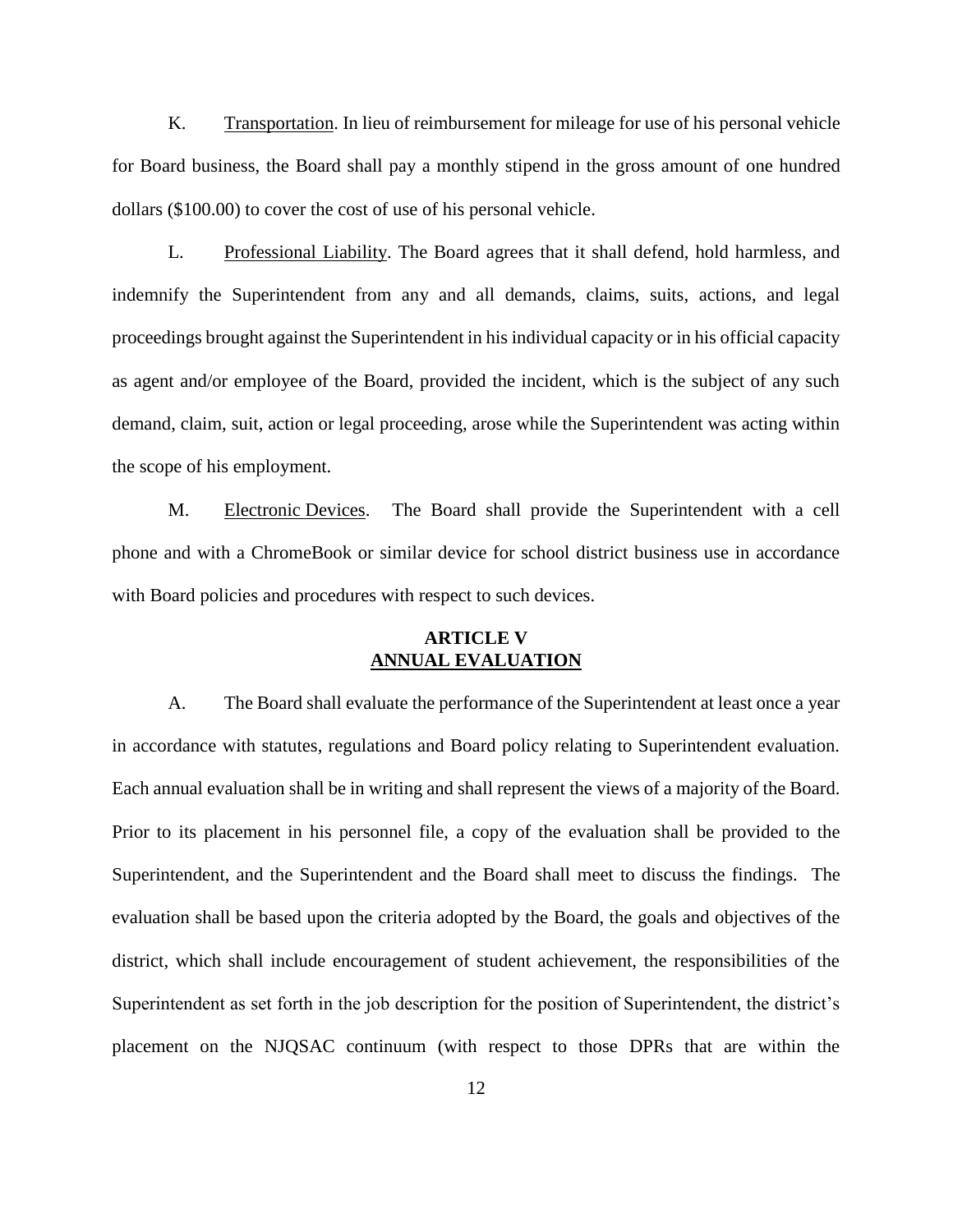Superintendent's control), and such other criteria as the State Board of Education shall by regulation prescribe.

In the event that the Board determines that the performance of the Superintendent is unsatisfactory in any respect, it shall describe in writing, and in reasonable detail, the specific instances of unsatisfactory performance. The evaluation shall include specific recommendations for improvement in all instances where the Board deems performance to be unsatisfactory. The Superintendent shall have the right to respond in writing to the evaluation; this response shall become a permanent attachment to the evaluation in question. On or before July 1 of each year of this Employment Contract, the Superintendent and the Board shall meet to review the evaluation format and to mutually determine the evaluation format to be used in the subsequent school year.

B. No later than July 1, 2022, the parties shall meet to establish the district's goals and objectives for the ensuing school year. Said goals and objectives shall be reduced to writing and shall be among the criteria by which the Superintendent is evaluated, as hereinafter provided. On or before July 1 of each succeeding school year, the parties will meet to establish the district's goals and objectives for the next succeeding school year, in the same manner and with the same effect as heretofore described.

#### **ARTICLE VI TERMINATION**

A. This Contract shall terminate and the Superintendent's employment will cease under any of the following circumstances:

(1) failure to possess/obtain proper certification;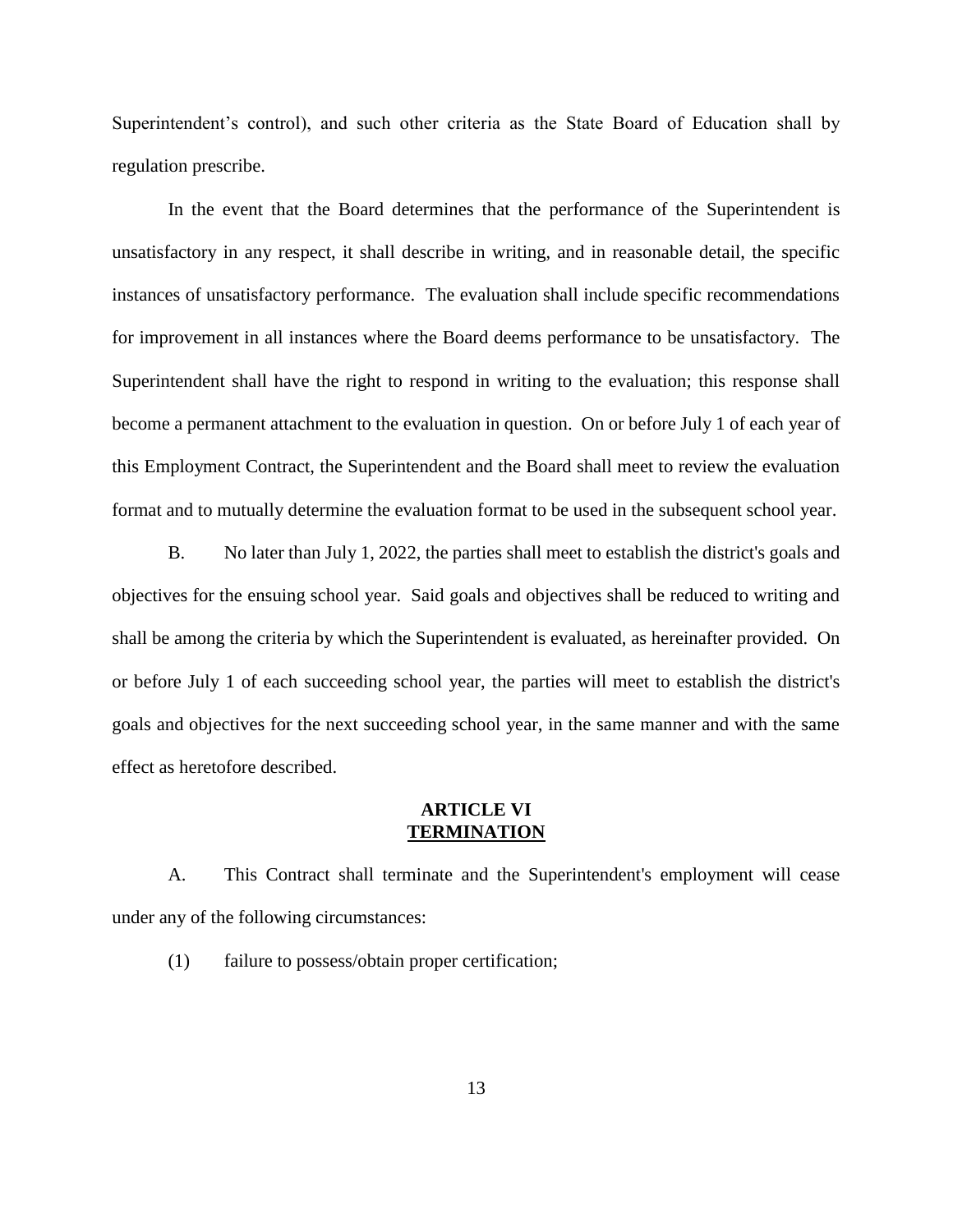(2) revocation or suspension of the Superintendent's certificate, in which case this Contract shall be null and void as of the date of revocation, as required by N.J.S.A. 18A:17-

15.1;

- (3) dismissal or reduction in compensation pursuant to N.J.S.A. 18A:17-20.2;
- (4) forfeiture under N.J.S.A. 2C: 51-2;
- (5) information obtained by the Board indicates that the Superintendent has been the subject of a child abuse or sexual misconduct investigation, unless such investigation resulted in a finding that the allegations were false or were not substantiated, or that Employee has been disciplined, discharged, nonrenewed, or asked to resign, or has resigned or separated from service while allegations of child abuse or sexual misconduct were pending or under investigation or due to an adjudication or finding of child abuse or sexual misconduct, or has had a license or certificate suspended, surrendered, or revoked while allegations of child abuse or sexual misconduct were pending or under investigation or due to an adjudication or finding of child abuse or sexual misconduct.
- (6) mutual agreement of the parties;

(7) notification in writing by the Board to the Superintendent, on or before March 2,

2023 (One Hundred Twenty (120) days before June 30, 2023), of the Board's intent not to

renew this Contract; or

(8) misrepresentation of employment history, educational and professional credentials, or criminal background.

B. In the event the Superintendent is arrested and charged with a criminal offense which could result in forfeiture under *N.J.S.A.* 2C: 51-2, the Board reserves the right to suspend him pending resolution of the criminal charges. Such suspension shall be with pay prior to indictment, and may be with or without pay, at the Board's discretion, subsequent to indictment.

C. Nothing in this Contract shall affect the Board's rights with regard to suspension under *N.J.S.A.* 18A:6-8.3 and applicable case law.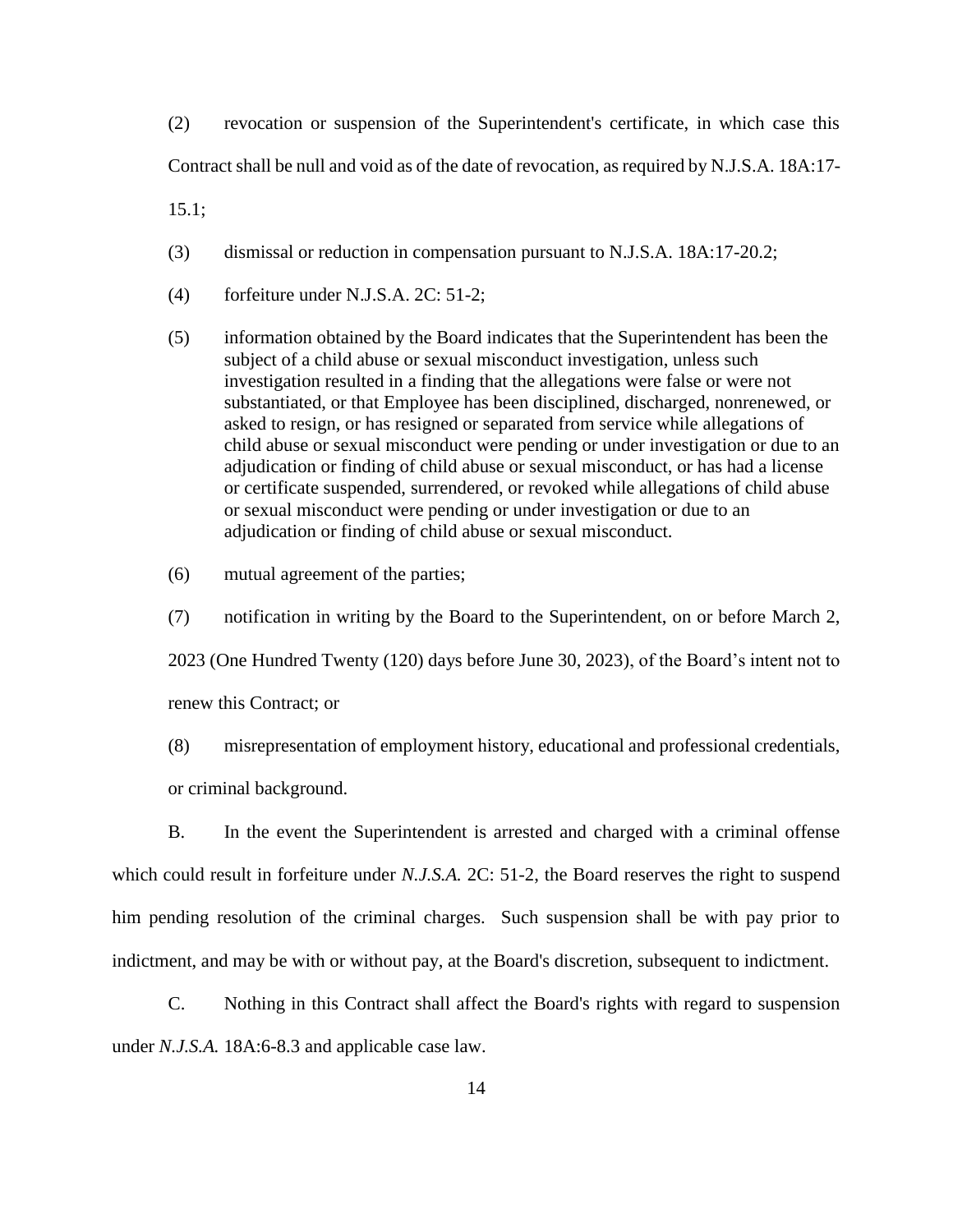D. The Superintendent may terminate this Employment Contract upon at least 90 calendar days written notice of resignation delivered to the Board Secretary.

E. The Superintendent shall not be dismissed or reduced in compensation during the term of this Contract, except as authorized by paragraphs A, B, or C above or N.J.S.A. 18A:17- 20.2; provided, however, that the Board shall have the authority to relieve the Superintendent of the performance of his duties in accordance with *N.J.S.A.* 18A:27-9 so long as it continues to pay his salary and benefits for the duration of the term.

### **ARTICLE VII RENEWAL - NON RENEWAL**

Subject to the review and approval of the Executive County Superintendent, this Employment Contract shall automatically renew for a term of four (4) years, expiring June 30, 2027, unless either of the following occurs:

A. the Board by contract reappoints the Superintendent for a different term allowable by law; or

B. the Board notifies the Superintendent in writing, by March 2, 2023 (One Hundred Twenty (120) days before June 30, 2023), that he will not be reappointed at the end of the current term, in which case his employment shall cease upon the expiration of this Contract.

## **ARTICLE VIII PERSONNEL RECORDS BOARD DISCUSSION OF SUPERINTENDENT'S EMPLOYMENT**

A. The Superintendent shall have the right, upon request, to review the contents of his personnel file and to receive copies at Board expense of any documents contained therein. He shall be entitled to have a representative accompany him during such review.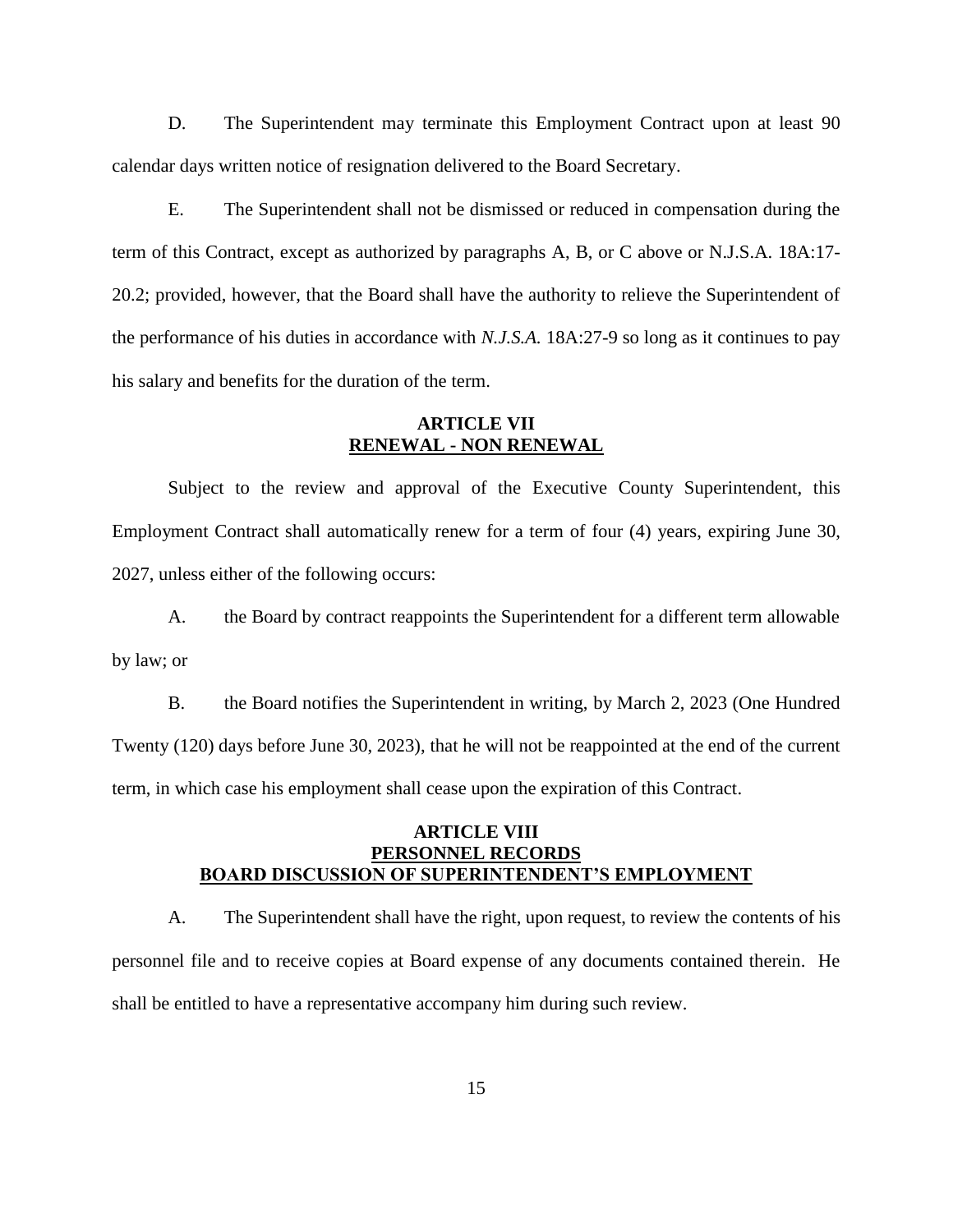B. No material derogatory to the Superintendent's conduct, service, or character shall be placed in his personnel file unless he has had an opportunity to review the material. The Superintendent shall acknowledge that he has had the opportunity to review such material by affixing his signature to the copy to be filed with the express understanding that such signature shall in no way indicate agreement with the contents thereof. The Superintendent shall also have the right to submit a written answer to such material.

C. The Board shall not hold any discussions that may adversely affect the Superintendent's employment unless the Superintendent is given written notice at least 48 hours in advance and the opportunity to address the Board in closed session. The Board shall not hold any such discussions in public session unless the Superintendent requests that such discussion be held in public session pursuant to the Open Public Meetings Act.

### **ARTICLE IX SAVINGS AND CONFLICTS CLAUSE**

If, during the term of this Contract, it is found that a specific clause of the Contract is illegal under federal or state law, the remainder of the Contract shall not be affected by such a ruling and shall remain in full force. In the event of any conflict between the terms, conditions and provisions of this Contract and the provisions of any Board policy or any permissive federal or state law, the terms of this Contract shall take precedence over the contrary provisions of any such Board policy or any such permissive federal or state law, unless otherwise prohibited by law.